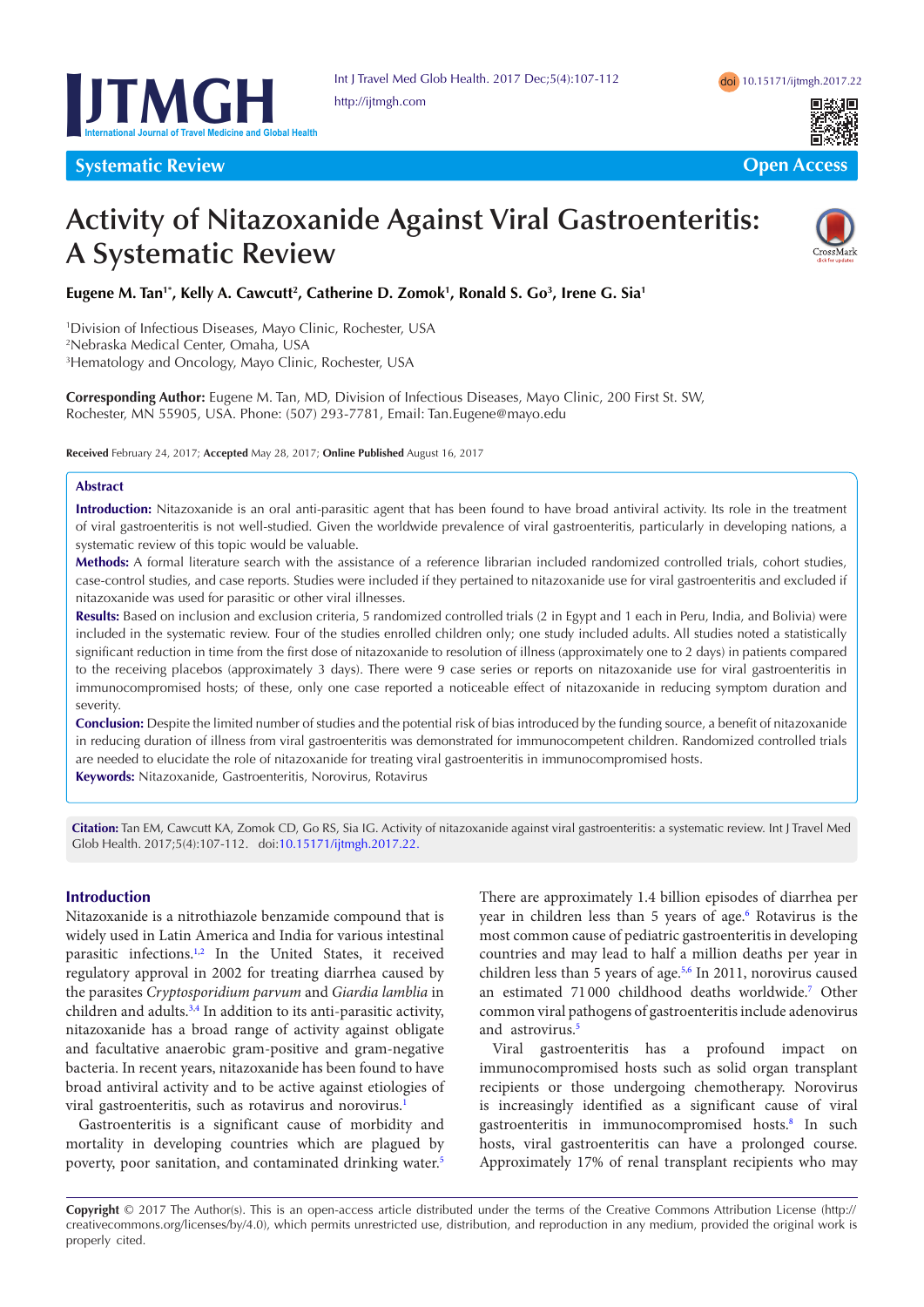be chronically infected with norovirus experience diarrhea, dehydration, and malnutrition; these symptoms can increase morbidity and even lead to death.<sup>[9](#page-4-8)</sup>

A few studies have shown a potential benefit of nitazoxanide (compared to a placebo) against gastroenteritis caused by norovirus, rotavirus, and adenovirus.[10-](#page-4-9)[12](#page-5-0) The current study is a systematic review purposed to examine the effect of nitazoxanide on viral gastroenteritis.

### **Methods**

A formal literature search with the assistance of a reference librarian included randomized controlled trials, cohort studies, case-control studies, and case reports. Included were all studies in any language that used nitazoxanide to treat viral (e.g., norovirus, rotavirus, and adenovirus) gastroenteritis. Studies on nitazoxanide for non-viral gastroenteritis, such as *Cryptosporidium* or *Giardia*, or for other non-gastrointestinal viral illnesses, such as influenza or hepatitis, were excluded. Databases included Ovid Medline In-Process & Other Non-Indexed Citations, Ovid MEDLINE, Ovid EMBASE, Ovid Cochrane Central Register of Controlled Trials, Ovid Cochrane Database of Systematic Reviews, and Scopus from 1946 to 2017. Search terms included *nitazoxanide, viral gastroenteritis, rotavirus, norovirus, sapovirus,* and *astrovirus*.

### **Results**

The search yielded 234 studies. Two independent investigators (E.M.T. and C.D.Z.) reviewed the studies for inclusion. Initially, 124 were excluded based on title and abstract screening which described the use of nitazoxanide for influenza, hepatitis, or

non-viral gastroenteritis. Any disagreements on inclusion were defaulted to full-text retrieval and review, which led to the further exclusion of 96 studies due to incorrect study design. Ultimately, 14 studies were included in this review [\(Figure 1](#page-1-0)). Data extraction on the methods, population, interventions, and outcomes was performed for each of the studies. The Cochrane risk of bias was assessed based on sequence generation, allocation concealment, blinding of participants, personnel, and outcome assessors, incomplete outcome data, selective outcome reporting, and other sources of bias.

Five randomized controlled trials with sample sizes ranging from 50 to 100 participants were included [\(Table 1](#page-2-0)). Two studies took place in Egypt,<sup>10,11</sup> one in Peru,<sup>13</sup> one in India,<sup>14</sup> and one in Bolivia[.12](#page-5-0) Participants varied slightly in age range but consisted largely of pediatric patients (1 month to 18 years in age). Patient populations consisted of immunocompetent children who lacked chronic or severe systemic disease. The studies had similar criteria for defining diarrhea, which required greater than or equal to 3 stools daily and stool testing positive for rotavirus, norovirus, or adenovirus.<sup>10[-14](#page-5-3)</sup> Exclusion criteria were similar and included other non-viral enteric pathogens or severe systemic disease. All studies compared nitazoxanide to a placebo; the study by Teran et al. added a third group treated with probiotics.<sup>12</sup> No major baseline differences were noted among treatment groups for the 3 studies by Rossignol et  $al<sup>10,11,13</sup>$  $al<sup>10,11,13</sup>$  $al<sup>10,11,13</sup>$  $al<sup>10,11,13</sup>$  $al<sup>10,11,13</sup>$  $al<sup>10,11,13</sup>$  $al<sup>10,11,13</sup>$  and the study by Mahapatro et al,<sup>14</sup> but Teran et al<sup>[12](#page-5-0)</sup> did note differences in age and nutrition status among the groups. All studies noted a statistically significant reduction in time from the first dose of

<span id="page-1-0"></span>

**Figure 1.** Flow Diagram Depicting Inclusion and Exclusion of Various Studies. Records were identified using the following databases: Ovid Medline In-Process & Other Non-Indexed Citations, Ovid MEDLINE, Ovid EMBASE, Ovid Cochrane Central Register of Controlled Trials, Ovid Cochrane Database of Systematic Reviews, and Scopus from 1946 to 2017.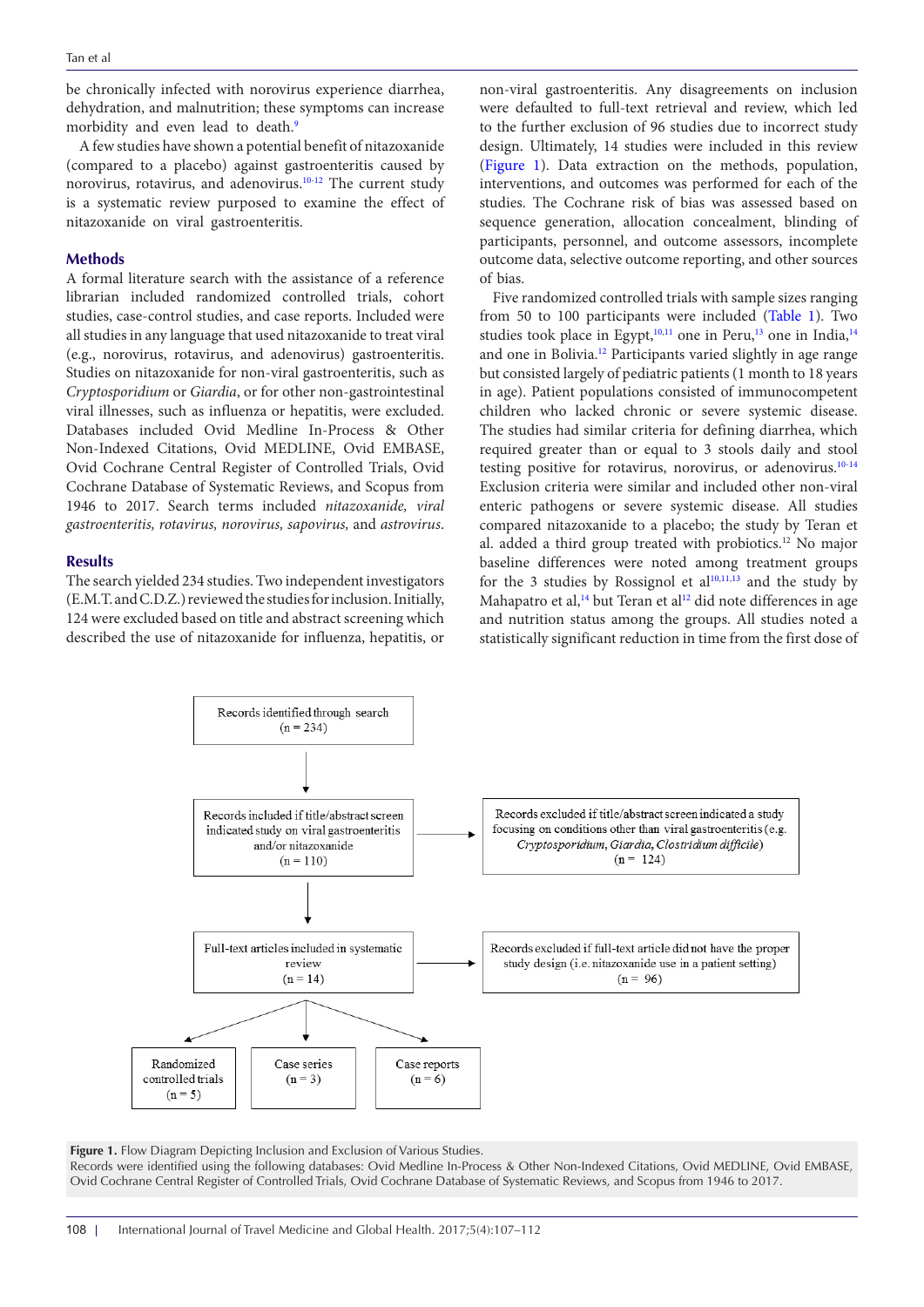<span id="page-2-0"></span>

|                                                                                 | Study 1                                                                                                                                                                 | Study 2                                                                       |                          | Study:                                                                                                                                  |                                         | Study 4                     |                                      |                                                                                                                                                                 | Ю<br>Study                      |                                                         |
|---------------------------------------------------------------------------------|-------------------------------------------------------------------------------------------------------------------------------------------------------------------------|-------------------------------------------------------------------------------|--------------------------|-----------------------------------------------------------------------------------------------------------------------------------------|-----------------------------------------|-----------------------------|--------------------------------------|-----------------------------------------------------------------------------------------------------------------------------------------------------------------|---------------------------------|---------------------------------------------------------|
| Year of publication                                                             | 2006                                                                                                                                                                    | 2006                                                                          |                          | 2012                                                                                                                                    |                                         | 2009                        |                                      |                                                                                                                                                                 | 2017                            |                                                         |
| Study design                                                                    | Double-blind                                                                                                                                                            | Double-blind                                                                  |                          | Double-blind                                                                                                                            |                                         | Single-blind                |                                      |                                                                                                                                                                 | Double-blind                    |                                                         |
| Study setting                                                                   | Egypt                                                                                                                                                                   | Egypt                                                                         |                          | Peru                                                                                                                                    |                                         | Bolivia                     |                                      |                                                                                                                                                                 | India                           |                                                         |
| Inclusion criteria                                                              |                                                                                                                                                                         |                                                                               |                          |                                                                                                                                         |                                         |                             |                                      |                                                                                                                                                                 |                                 |                                                         |
| Age                                                                             | $<$ 12 years                                                                                                                                                            | $\geq$ 12 years                                                               |                          | $>12$ months, <11 years                                                                                                                 |                                         | 28 days to 24 months        |                                      |                                                                                                                                                                 |                                 | 12 months to 5 years                                    |
| Definition of diarrhea                                                          | ≥3 stools per day                                                                                                                                                       | ≥3 stools per day                                                             |                          | days                                                                                                                                    | ≥3 stools per day for ≥3 days and <30   |                             | Watery diarrhea for $<$ 3 h          |                                                                                                                                                                 | stools in 24 h                  | ≥3 unformed or loose                                    |
| Stool tests                                                                     | Positive for rotavirus                                                                                                                                                  | Positive for rotavirus, norovirus, or<br>adenovirus                           |                          | Positive for rotavirus, norovirus,                                                                                                      | adenovirus, or other enteric pathogens  | Positive for rotavirus      |                                      |                                                                                                                                                                 | Not defined                     |                                                         |
| Exclusion criteria                                                              | causes of diarrhea or those with<br>serious diseases incompatible<br>Other known or suspected<br>with study                                                             | Other identified enteric pathogens<br>or causes of diarrhea;<br>lactation     | pregnancy;               | enrollment; immune deficiencies;<br>Visible blood in stool; receipt of<br>antimicrobials within 5 days of<br>serious systemic disorders |                                         | before enrollment           |                                      | antibiotics, probiotics, or nitazoxanide within 3 weeks<br>Severe malnutrition or chronic disease; systemic<br>infection; presence of another enteric pathogen; | Dysentery; severe<br>diseases   | systemic illnesses; chronic<br>malnutrition; coexisting |
| Intervention                                                                    | Nitazoxanide (NTZ) versus<br>placebo (PBO)                                                                                                                              | Nitazoxanide (NTZ) versus placebo<br>(PBO)                                    |                          | (PBO)                                                                                                                                   | Nitazoxanide (NTZ) versus placebo       | probiotic (PRO)             |                                      | Nitazoxanide (NTZ) versus placebo (PBO) versus                                                                                                                  |                                 | versus placebo (PBO)<br>Nitazoxanide (NTZ)              |
| Study population                                                                |                                                                                                                                                                         |                                                                               |                          |                                                                                                                                         |                                         |                             |                                      |                                                                                                                                                                 |                                 |                                                         |
| Number enrolled                                                                 | 50                                                                                                                                                                      | 50                                                                            |                          | 100                                                                                                                                     |                                         | 75                          |                                      |                                                                                                                                                                 | 50                              |                                                         |
|                                                                                 | PBO<br><b>N</b>                                                                                                                                                         | PBO<br><b>NTZ</b>                                                             |                          | $\frac{N}{Z}$                                                                                                                           | <b>PBO</b>                              | <b>NTZ</b>                  | PBO                                  | PRO                                                                                                                                                             | <b>ND</b>                       | PBO                                                     |
| Age <sup>a,b</sup> (median, range,<br>unless otherwise<br>noted)                | 12.0 mon (5-<br>$24$ mon)<br>$(5-92 \text{ mo})$<br>9.0 mo                                                                                                              | Mean $34.1 y$<br>$(12-60y)$                                                   | Mean 32.9 y<br>(12-54 y) | $2.6$ y (IQR 1.8-<br>4.1 $y$                                                                                                            | $2.5$ y (IQR 1.6-3.5 y)                 | $9.0$ y (IQR<br>4.5-15.5 y) | $12.0$ y $1$ QR<br>$7.5 - 13.0 y$    | 7.0 y (IQR 4.5-8.0 y)                                                                                                                                           | 26.0 mon                        | 25.0 mon                                                |
| Gender (% males)                                                                | $60\%$<br>50%                                                                                                                                                           | 43%<br>38%                                                                    |                          | 58%                                                                                                                                     | 58%                                     | 64%                         | 48%                                  | 48%                                                                                                                                                             | 64%                             | 68%                                                     |
| diarrhea at time of<br>Median days of<br>enrollment                             | $\ddot{6}$ .<br>7.0                                                                                                                                                     | 7.0<br>6.5                                                                    |                          | 5.8                                                                                                                                     | 5.4                                     | Not reported                |                                      |                                                                                                                                                                 | 1.8                             | 1.9                                                     |
| Outcomes                                                                        |                                                                                                                                                                         |                                                                               |                          |                                                                                                                                         |                                         |                             |                                      |                                                                                                                                                                 |                                 |                                                         |
| to resolution of illness<br>Hours from first dose<br>(all $P$ values $< 0.02$ ) | 75.0<br>31.0                                                                                                                                                            | 60.0<br>36.0                                                                  |                          | 23.0                                                                                                                                    | 103.5                                   | 54.0                        | 79.0                                 | 48.0                                                                                                                                                            | 54.0                            | 80.0                                                    |
| hospitalization (h)<br>Duration of                                              | Not measured                                                                                                                                                            | Not measured                                                                  |                          | Not measured                                                                                                                            |                                         | 81.0                        | 108.0                                | 72.0                                                                                                                                                            | 68.0                            | 90.0                                                    |
| nitazoxanide group<br>Adverse events in                                         | None                                                                                                                                                                    | Abdominal pain ( $n = 2$ ), headache<br>$(n = 1)$                             |                          | Urine discoloration ( $n = 22$ )                                                                                                        |                                         |                             | Urine discoloration (unknown number) |                                                                                                                                                                 | None                            |                                                         |
| Cochrane risk of bias                                                           | study sponsor and distributor of<br>Romark Institute was both<br>nitazoxanide                                                                                           | study sponsor and distributor of<br>Romark Institute was both<br>nitazoxanide |                          | Romark Institute was both study                                                                                                         | sponsor and distributor of nitazoxanide | Single-blind study          |                                      |                                                                                                                                                                 | not automatically               | Randomization sequence<br>generated by a person,        |
| Authors                                                                         | Rossignol et al <sup>10</sup>                                                                                                                                           | Rossignol and El-Gohary <sup>11</sup>                                         |                          | Rossignol et al <sup>13</sup>                                                                                                           |                                         | Teran et al <sup>12</sup>   |                                      |                                                                                                                                                                 | Mahapatro S et al <sup>14</sup> |                                                         |
|                                                                                 | a The studies reported patients' ages in different units, some in months (mon) and some in years (y). Ages are reported with medians and ranges, unless otherwise noted |                                                                               |                          |                                                                                                                                         |                                         |                             |                                      |                                                                                                                                                                 |                                 |                                                         |
| <sup>b</sup> IQR = interquartile range.                                         |                                                                                                                                                                         |                                                                               |                          |                                                                                                                                         |                                         |                             |                                      |                                                                                                                                                                 |                                 |                                                         |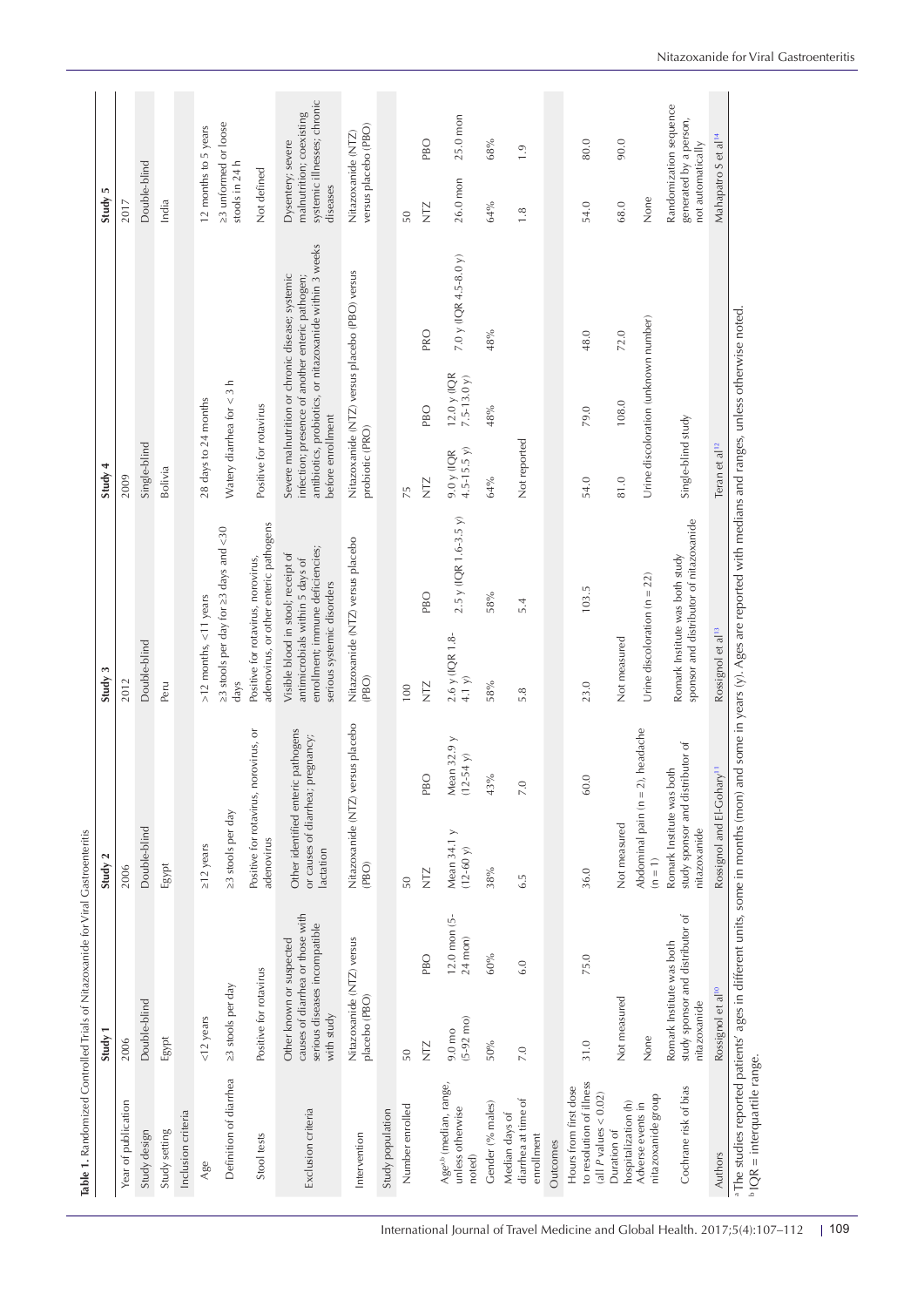nitazoxanide to resolution of illness, which was approximately one to 2 days for the nitazoxanide groups compared to approximately 3 days for the placebo groups[.10-](#page-4-9)[14](#page-5-3)

In the quality assessment for Cochrane risk of bias, the most notable point was that 3 of the studies were performed by one investigator who was also the founder of Romark Laboratories, which owns the intellectual property rights for nitazoxanide[.10,](#page-4-9)[11,](#page-5-1)[13](#page-5-2) The study by Teran et al was designed as a single-blind trial in which nurses prepared the medication solutions and collected patient data.<sup>[12](#page-5-0)</sup>

The literature search yielded 9 case series or reports<sup>15-[23](#page-5-5)</sup> ([Tables 2](#page-3-0) and [3\)](#page-3-1). In contrast to randomized controlled trials, the case series and reports focused on immunocompromised populations, which consisted of patients with solid organ transplants, hematologic malignancies or stem cell transplants, or congenital immunodeficiencies. It was difficult to assess the effect of nitazoxanide on diarrheal symptom duration, but one report definitively concluded that nitazoxanide led to a reduction in symptom duration. This patient was a 43-year-old male with relapsed refractory acute myelogenous leukemia and chronic graft-versus-host disease whose norovirus gastroenteritis improved within 24 hours of nitazoxanide initiation.<sup>[23](#page-5-5)</sup>

# **Discussion**

This systematic review yielded 5 small, randomized controlled studies on the use of nitazoxanide for viral gastroenteritis. The current review showed that among children with rotavirus, norovirus, or adenovirus gastroenteritis, there was a reduction in time from first dose of nitazoxanide to resolution of illness, defined as the resolution of all symptoms present at the time of enrollment. Though this reduction in time to resolution of illness was approximately one day, this expedited recovery may have a significant clinical benefit for the many children with viral gastroenteritis worldwide.

Nitazoxanide's mechanism of action against viruses, in general, involves the activation of protein kinases, which phosphorylate eukaryotic initiation factor 2 alpha and modulate the host's antiviral response.<sup>24</sup> Regarding rotavirus specifically, nitazoxanide inhibits structural glycoproteins involved in replication and prevents the maturation of rotavirus viral protein 7, which constitutes the outer portion of the virion.<sup>1</sup> The specific mechanisms of action against norovirus or adenovirus are not well-known.

The use of nitazoxanide for viral gastroenteritis is controversial, as most cases of viral gastroenteritis in children are self-limiting and may not require antimicrobial use[.25](#page-5-7) Antimicrobial costs in a developing nation may also be prohibitive. On the other hand, antimicrobial use may be justified, given that diarrheal illness causes over one million childhood deaths annually in the developing countries of Africa and Asia.<sup>26</sup> Malnutrition is also an important cause of childhood mortality in developing countries and may be worsened by bouts of gastroenteritis.<sup>27</sup> Faster resolution of, even just a day may reduce childhood morbidity and mortality.

Viral gastroenteritis in the immunocompromised population, such as patients with human immunodeficiency virus (HIV) infection or in solid organ and hematopoietic

<span id="page-3-0"></span>**Table 2.** Case Series on Nitazoxanide for Viral Gastroenteritis Due to Norovirus

| Authors, Year                      | Median Age (y) | Gender $(n, %)$  | <b>Patient Population and Characteristics</b>                                                                         | <b>Pertinent Findings and Outcome</b>                                                                                     |
|------------------------------------|----------------|------------------|-----------------------------------------------------------------------------------------------------------------------|---------------------------------------------------------------------------------------------------------------------------|
| Avery et al, 2016 <sup>15</sup> 57 |                | 17 (54.8%) males | 31 cases (25 kidney, 2 liver, 1 heart, 1<br>kidney/liver, 1 lung, 1 hematopoietic stem<br>cell transplant recipients) | Nitazoxanide given to 23/31 (74%) patients.<br>Outcome: Unknown effect of nitazoxanide.                                   |
| Morris and Morris, 10<br>201516    |                | Not reported     | 14 cases (10 allogeneic and 2 autologous<br>stem cell transplant recipients; 2 receiving<br>chemotherapy)             | Nitazoxanide given to 14/14 (100%) patients<br>Outcome: Improvements in diarrhea, nausea and abdominal<br>pain in 2 days. |
| Patte et al, 2017 <sup>17</sup>    | Not reported   | Not reported     | 19 cases (19 intestinal transplant<br>recipients)                                                                     | Nitazoxanide given to 4/19 (21.0%) patients.<br>Outcome: No change in duration of hospitalization or diarrhea.            |

<span id="page-3-1"></span>

|  |  |  | Table 3. Case Reports on Nitazoxanide for Norovirus Gastroenteritis |
|--|--|--|---------------------------------------------------------------------|
|--|--|--|---------------------------------------------------------------------|

| Authors, year                     | Case $#$       | Age, years | Gender | <b>Medical history</b>                                                                  | Outcome with nitazoxanide                                                                                                                                                                        |
|-----------------------------------|----------------|------------|--------|-----------------------------------------------------------------------------------------|--------------------------------------------------------------------------------------------------------------------------------------------------------------------------------------------------|
| Jurgens et al, 2017 <sup>18</sup> |                | 61         | Female | Cardiac transplant                                                                      | No improvement.                                                                                                                                                                                  |
| Jurgens et al, 2017 <sup>18</sup> | 2              | 60         | Male   | Cardiac transplant                                                                      | Unknown effect.                                                                                                                                                                                  |
| Jurgens et al, 2017 <sup>18</sup> | 3              | 34         | Female | Cardiac transplant                                                                      | Unknown effect.                                                                                                                                                                                  |
| Capizzi et al, 2011 <sup>19</sup> | $\overline{4}$ | 64         | Male   | Chronic lymphocytic leukemia and<br>hypogammaglobulinemia                               | No improvement.                                                                                                                                                                                  |
| Crawford, 2014 <sup>20</sup>      | 5              | 60         | Male   | Mantle cell lymphoma and autologous stem cell<br>transplant                             | No improvement.                                                                                                                                                                                  |
| Echenique et al, $2016^{30}$ 6    |                | 49         | Female | Type 1 diabetes mellitus and pancreas transplant                                        | No improvement.                                                                                                                                                                                  |
| Kempf et al, $2017^{22}$          | 7              | 10         | Male   | X-linked agammaglobulinemia                                                             | Initial improvement in severity and frequency of diarrhea,<br>but treatment discontinued after 12 months because of no<br>subsequent clinical response and persistent detection of<br>norovirus. |
| Siddiq et al, $201131$            | 8              | 43         | Male   | Relapsed refractory acute myelogenous leukemia<br>and chronic graft-versus-host disease | Decreased frequency of bowel movements from 10 to<br>2 per day within 24 h of nitazoxanide administration.<br>Symptoms resolved to baseline in 4 days.                                           |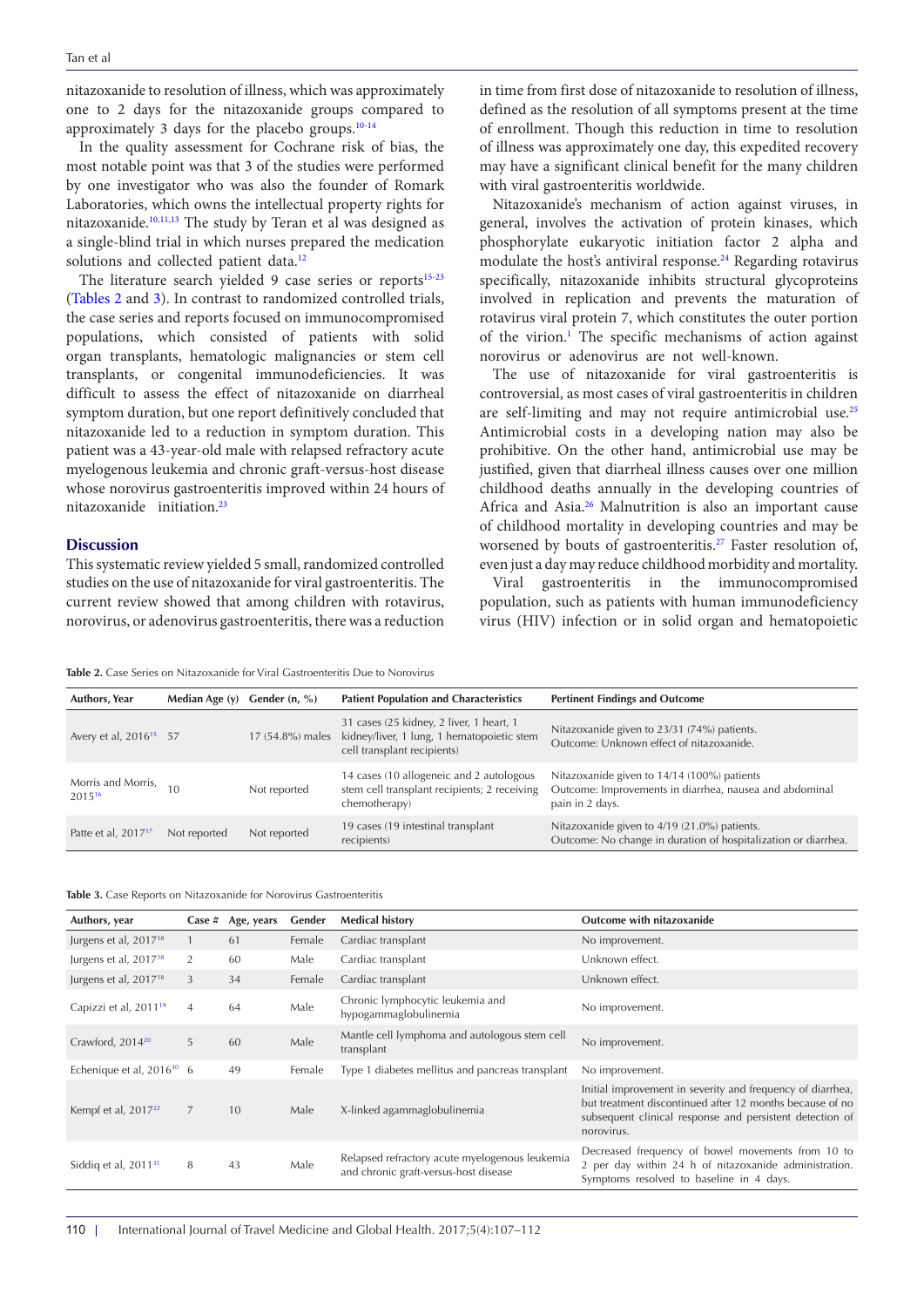transplant recipients, can have a prolonged and debilitating Review Highlights course. For example, a pancreas allograft recipient had a chronic (2543-day) debilitating norovirus infection that required multiple hospitalizations and intensive nutritional support for dehydration, syncope, and acute kidney injury[.21](#page-5-18) In addition, in patients with common variable immunodeficiency, there are reports of a severe norovirusassociated enteropathy characterized by intestinal villous atrophy and malabsorption, which can lead to debilitating symptoms of steatorrhea and malnutrition.<sup>[28](#page-5-19)</sup>

With its antiviral properties and minimal side effects, nitazoxanide may be effective in the management of these patients. In one example, a patient with relapsed refractory acute myelogenous leukemia who underwent hematopoietic stem cell transplantation suffered from voluminous diarrhea due to norovirus gastroenteritis for 10 days (Case 8 in Table 3). One day after starting nitazoxanide, the frequency of bowel movements declined from 10 to 2 per day. The patient experienced clinical resolution of symptoms with a 7-day course of nitazoxanide.<sup>[23](#page-5-5)</sup>

Although gastroenteritis due to norovirus may be selflimited, it may still pose a serious problem in healthcare settings. In a 2-year period in the United Kingdom, norovirus led to 4000 hospital outbreaks, 9000 days of ward closures, and a significant economic burden.<sup>29</sup> Crowded settings such as military camps would also be seriously debilitated by an outbreak of viral gastroenteritis. Such potential societal impacts may warrant the use of an effective treatment such as nitazoxanide, especially in developing nations where an outbreak might be devastating.<sup>[29](#page-5-20)</sup>

Nitazoxanide use has been associated with some adverse effects such as headache (6%-8%), bronchitis (3%-5%), and oropharyngeal pain (2%-5%).<sup>[1](#page-4-0)</sup> Interestingly, in phase 2b/3 clinical trials of patients with acute uncomplicated influenzalike illness, diarrhea (2%-8%) was noted to be a side effect of nitazoxanide.[1](#page-4-0)

The current study was limited by the small number of randomized controlled trials on nitazoxanide use for viral gastroenteritis. In addition, 3 out of the 5 randomized controlled trials were performed by the same author (Rossignol), who is the founder of the company that owns the intellectual property rights for nitazoxanide. Despite the potential risk of bias introduced by the funding source, the 3 studies by Rossignol et al were double-blind and randomized[.10,](#page-4-9)[11,](#page-5-1)[13](#page-5-2) Lastly, this study was unable to provide an aggregate estimate of the treatment effect in the form of confidence intervals, as the necessary data was not provided.

Larger studies to elucidate the effect of nitazoxanide on shortening illness duration, and reducing morbidity and mortality from diarrhea, particularly among children and immunocompromised hosts with viral gastroenteritis, are needed. This may require a large, multi-center randomized controlled trial to allow more generalizable conclusions to be made on the benefits of nitazoxanide on viral gastroenteritis.

# **Conclusion**

Randomized controlled trials on nitazoxanide for viral gastroenteritis showed a clinical benefit in time-to-resolution of symptoms (diarrhea). Although viral gastroenteritis may

### **What Is Already Known?**

Nitazoxanide may reduce the duration of diarrheal symptoms due to viral gastroenteritis in immunocompetent children.

# **What This Study Adds?**

Though viral gastroenteritis may be self-limited in immunocompetent children, nitazoxanide may be particularly useful in reducing the burden of disease in outbreaks, crowded settings, or immunocompromised hosts, such as transplant recipients.

be a self-limited condition, the use of nitazoxanide may be particularly beneficial in children in outbreak situations or in immunocompromised hosts.

### **Authors' Contributions**

EMT, KAC, CDZ, and IGS were involved in the initial study design. EMT and CDZ reviewed the studies for inclusion. EMT, KAC, CDZ, RSG, and IGS participated in manuscript review.

# **Conflict of Interest Disclosures**

None of the authors have any conflicts of interest to disclose.

### **Ethical Approval**

Not applicable.

# **Funding/Support**

None.

### **References**

- <span id="page-4-0"></span>1. Rossignol JF. Nitazoxanide: a first-in-class broad-spectrum antiviral agent. Antiviral Res. 2014;110:94-103. doi[:10.1016/j.](http://dx.doi.org/10.1016/j.antiviral.2014.07.014) [antiviral.2014.07.014.](http://dx.doi.org/10.1016/j.antiviral.2014.07.014)
- <span id="page-4-1"></span>2. Fox LM, Saravolatz LD. Nitazoxanide: a new thiazolide antiparasitic agent. Clin Infect Dis. 2005;40:1173-1180. doi:[10.1086/428839.](https://doi.org/10.1086/428839)
- <span id="page-4-2"></span>3. La Frazia S, Ciucci A, Arnoldi F, et al. Thiazolides, a new class of antiviral agents effective against rotavirus infection, target viral morphogenesis, inhibiting viroplasm formation. J Virol. 2013;87(20):11096-11106. doi:[10.1128/JVI.01213-13.](http://dx.doi.org/10.1128/JVI.01213-13)
- <span id="page-4-3"></span>4. Rossignol JF. Thiazolides: a new class of antiviral drugs. Expert Opin Drug Metab Toxicol. 2009;5:667-674. doi:[10.1517/17425250902988487.](https://doi.org/10.1517/17425250902988487)
- <span id="page-4-4"></span>5. Fletcher SM, McLaws ML, Ellis JT. Prevalence of gastrointestinal pathogens in developed and developing countries: systematic review and meta-analysis. J Public Health Res 2013;2(1):42-53. doi:[10.4081/jphr.2013.e9.](http://dx.doi.org/10.4081/jphr.2013.e9)
- <span id="page-4-5"></span>6. Parashar UD, Hummelman EG, Bresee JS, Miller MA, Glass RI. Global illness and deaths caused by rotavirus disease in children. Emerg Infect Dis. 2003;9(5):565-572. doi:[10.3201/](https://doi.org/10.3201/eid0905.020562) [eid0905.020562.](https://doi.org/10.3201/eid0905.020562)
- <span id="page-4-6"></span>7. Lopman B. Global Burden of Norovirus and Prospects for Vacine Development. CDC; 2015.
- <span id="page-4-7"></span>van Beek J, van der Eijk AA, Fraaij PL, et al. Chronic norovirus infection among solid organ recipients in a tertiary care hospital, the Netherlands, 2006-2014. Clin Microbiol Infect. 2017;23(4):265. e9-265.e13. doi:[10.1016/j.cmi.2016.12.010.](http://dx.doi.org/10.1016/j.cmi.2016.12.010)
- <span id="page-4-8"></span>9. Bok K, Green KY. Norovirus gastroenteritis in immunocompromised patients. N Engl J Med. 2012;367:2126-2132. doi:[10.1056/](http://dx.doi.org/10.1056/NEJMra1207742) NEIMra1207742.
- <span id="page-4-9"></span>10. Rossignol JF, Abu-Zekry M, Hussein A, Santoro MG. Effect